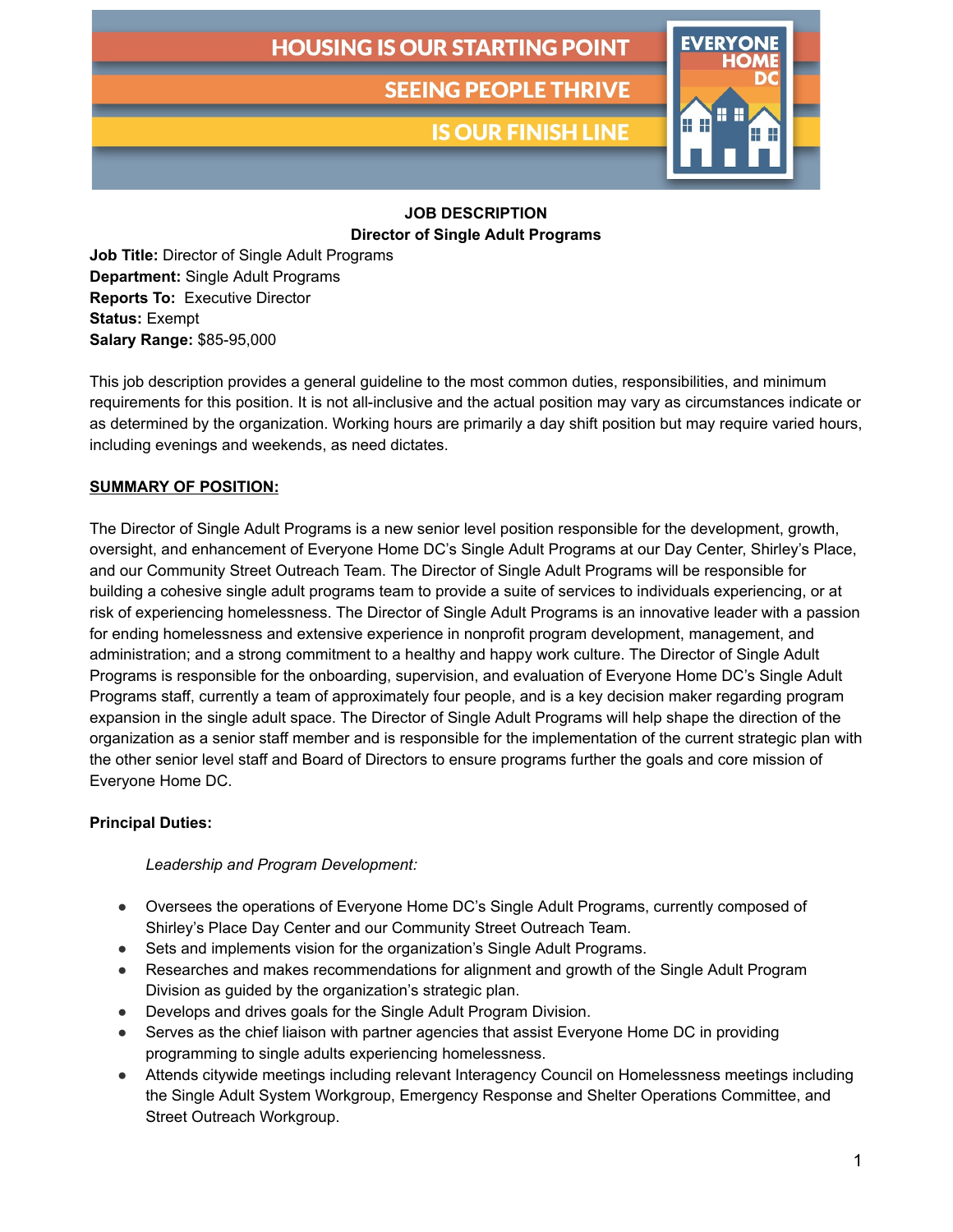# **SEEING PEOPLE THRIVE**

# **IS OUR FINISH LINE**



- Fosters a supportive working environment for all staff and program participants.
- Serves as an enthusiastic member of the Everyone Home DC Leadership Team.
- Is a passionate external voice on the issue of homelessness and Everyone Home DC's vision for the future.
- Supports Everyone Home DC's mission and values and actively strives to make Everyone Home DC an equitable and anti-racist organization..

### *Management/Administration:*

- Provides clinical support and direct supervision to single adult program management staff to ensure program quality and delivery of trauma informed, anti-racist, and person-centered services to all Everyone Home DC program participants.
- Leads processes for recruitment, hiring, training, supervision, and evaluation of department staff.
- Leads and grows organization's single adult program team of four people.
- Conducts annual performance evaluations for direct reports and oversees evaluations of team members under the supervision of program managers.
- Manages budget for Single Adult Program Division.
- Compiles data and prepares reports to be shared with internal and external stakeholders, including staff, the Executive Director, Board members, staff, and funders.

# **Secondary Duties:**

- Attend program and all-staff meetings as well as Everyone Home DC events.
- Participate in fundraising, grants management, and donor stewardship activities.
- Participate in and attend on-going training and professional development opportunities.
- Work on special projects and committees as needed.
- Other relevant duties as assigned.

#### **POSITION SPECIFICATIONS:**

#### **Essential Training/Certifications:**

- Bachelor's degree required; Master's degree in social work (MSW) with a graduate level licensure preferred.
- Minimum of 3-5 years nonprofit leadership experience.
- Minimum of 3-5 years experience leading a staff or team.
- Minimum of 3-5 years of experience working with people experiencing homelessness or poverty.

# **Essential Use of the Following Tools:**

- Strong Proficiency with Microsoft Office Suite (Word, Excel, PowerPoint) and Google Suite/Drive.
- Proficiency with standard office equipment: phone system, copier/printer, fax, scanner.
- Knowledge and previous experience with client data management tools.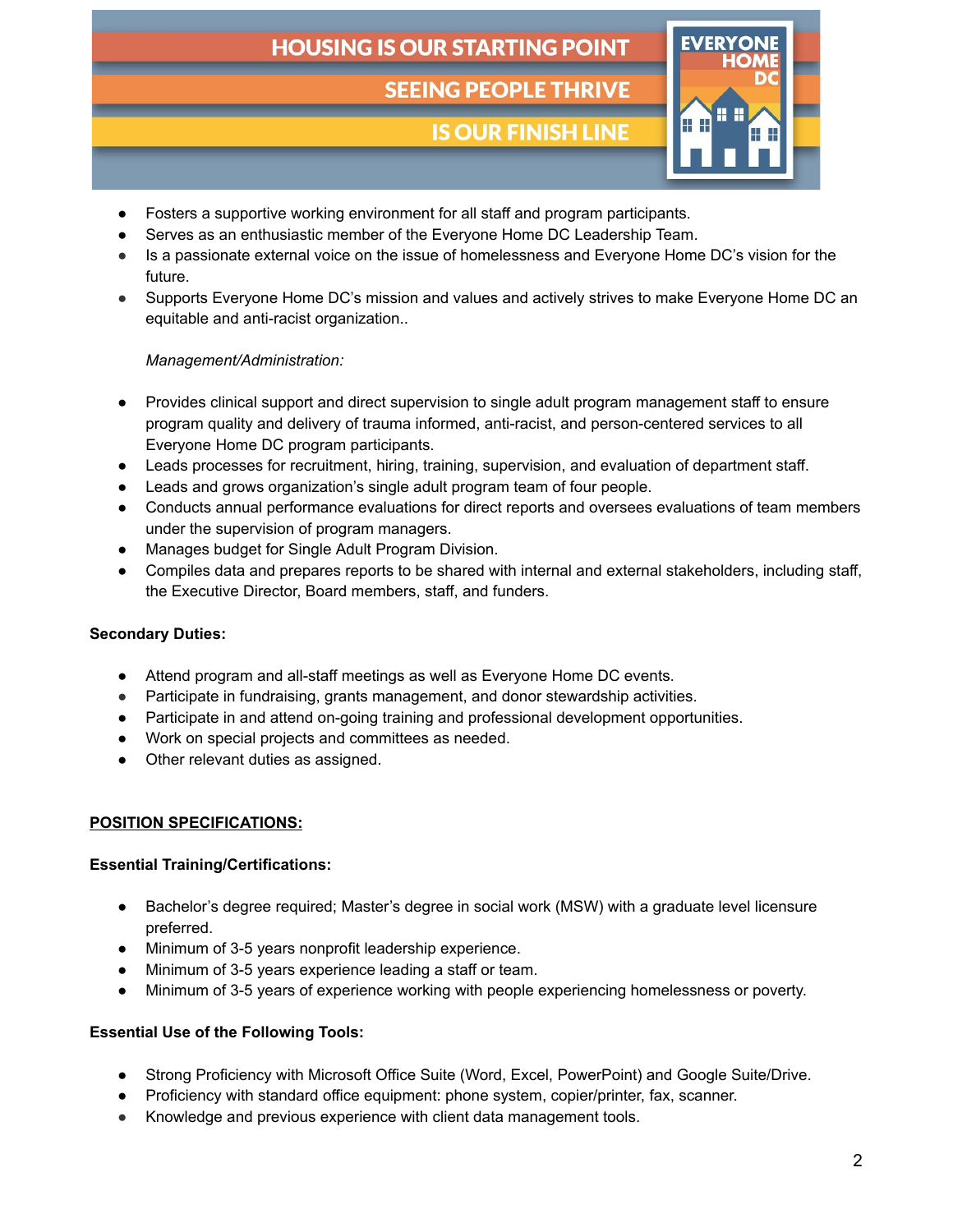**SEEING PEOPLE THRIVE** 

**IS OUR FINISH LINE** 



### **Skills and Knowledge:**

- Advanced knowledge of best practices in ending homelessness, housing first principles, housing focused programming, harm reduction strategies, trauma informed care, and motivational interviewing.
- Advanced knowledge of the DC Homeless Services System.
- Displays a strong understanding of systemic racism as a root cause homelessness.
- Commitment to building their racial equity competencies and centering their role in an analysis and understanding of how race and power shape systems in our society and culture.
- Commitment to continuous learning, reflecting, and growing.
- Knowledge of and experience working with people with mental health disorders.
- Managerial experience in leading a strong team and setting a positive work environment.
- Knowledge and experience with the management of city contracts.
- Broad fundamental Administrative and Operations knowledge.
- Ability to learn computer software programs, and enter and maintain accurate data/information in appropriate platforms.
- Excellent organizational skills and proven ability to self manage and lead (able to work independently, flexibly, collaboratively, and productively in a fast-paced environment, and the ability to manage a multi-faceted workload with strong problem solving and time-management skills).
- Strong interpersonal skills.
- Strong ability to communicate clearly and effectively (verbally and in writing) with a wide range of staff, donors, vendors, and other stakeholders.

#### **Essential Competencies and Behaviors:**

- Is passionate about ending homelessness and approaches the work through a social justice lens.
- Displays good judgment.
- Capacity to build relationships with clients, colleagues, and community members.
- Ability to succeed in a fast-paced work environment.
- Ability to manage multiple projects with minimal supervision, while working in a team-oriented environment.
- Understands the importance of the position for the success of the organization.
- Is an innovative, creative thinker.
- Is on time with minimum unplanned absences.
- Commitment to workers' rights, economic justice, and race equity, particularly to the issues of the organization's identified community.
- Demonstrated respect for diversity based on race, class, ethnicity, religion, gender, sexual orientation, and gender presentation, and ability to work with a highly diverse group of clients and colleagues.
- Able to handle physically demanding work including lifting and carrying up to 25 lbs.
- Documentation of COVID-19 vaccination, including recommended booster doses..
- A valid driver's license and an insured motor vehicle are required for this position.